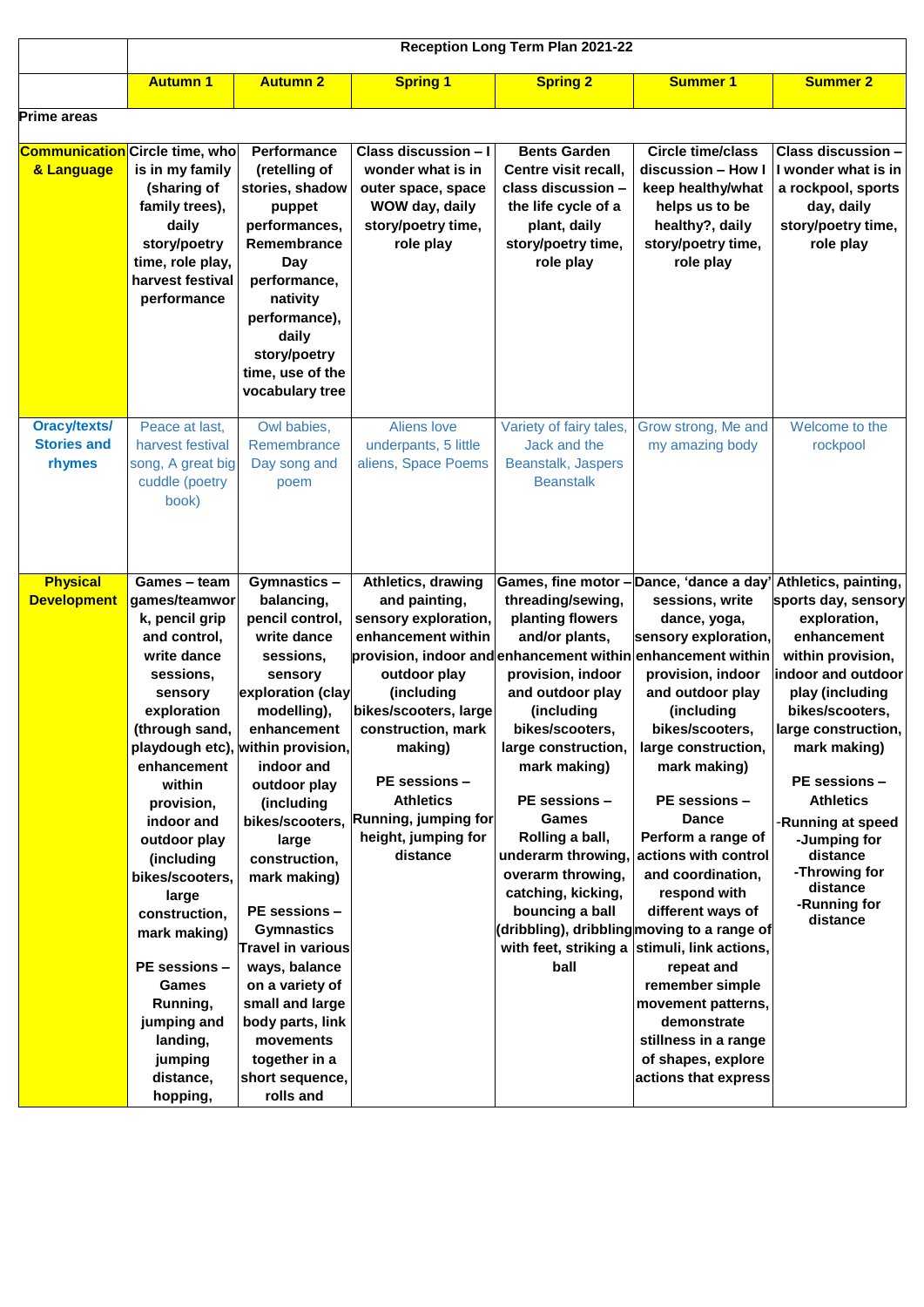|                                                     | galloping,<br>skipping,<br>dodging                                                                                            | different types<br>of rolls                                                                                                       |                                                                                                                                                                          |                                                                                                  | and create ideas for<br>dance                                                                                                                                 |                                                                                                                                                                 |
|-----------------------------------------------------|-------------------------------------------------------------------------------------------------------------------------------|-----------------------------------------------------------------------------------------------------------------------------------|--------------------------------------------------------------------------------------------------------------------------------------------------------------------------|--------------------------------------------------------------------------------------------------|---------------------------------------------------------------------------------------------------------------------------------------------------------------|-----------------------------------------------------------------------------------------------------------------------------------------------------------------|
| Oracy/texts/<br><b>Stories and</b><br><b>rhymes</b> | <b>Biscuit Bear</b>                                                                                                           | When I build with<br><b>blocks</b>                                                                                                | Not a box                                                                                                                                                                | Not a stick                                                                                      | Write dance - various Nadiya's Sports Day,<br>stories, Going on a<br><b>Bear Hunt</b>                                                                         | <b>Topsy and Tim</b><br><b>Sports Day</b>                                                                                                                       |
| <b>PSED</b>                                         | <b>Rights and</b><br>responsibilities,<br>special (learn<br>without limits),<br><b>SCARF-</b><br>Looking after<br>money (1&2) | Keeping Safe,<br>love without<br>What's safe to<br>go onto my<br>body, keeping<br>safe online,<br>people who help<br>me keep safe | Growing and<br>Changing, special<br>what makes me limits, SCARF - stories (learn without<br>limits), SCARF - Life<br>stages, who will I<br>be?, where do babies<br>from? | <b>Valuing Difference,</b><br>love without limits,<br><b>SCARF - Same and</b><br>different homes | Relationships,<br>healthy living,<br>special places (live<br>without limits),<br><b>SCARF - what</b><br>makes me special,<br>my feelings, Who<br>Can Help Me? | Health - being my<br>best, special<br>people (live without<br>limits), SCARF -<br>move your body, a<br>good night's sleep,<br>move your body,<br>healthy eating |
| <b>Oracy/texts/</b><br><b>Stories and</b><br>rhymes | The Invisible<br><b>String</b>                                                                                                | What if we were<br>all the same, The<br><b>Bible Story Book</b>                                                                   | The Bible Story Book,<br><b>And Tango Makes</b><br><b>Three</b>                                                                                                          | The Bible Story Book,<br><b>And Tango Makes</b><br>Three, Same and<br><b>Different Families</b>  | Best place in the<br>world, Ruby's Worry                                                                                                                      | Special people,<br>special ways                                                                                                                                 |

**Specific areas**

| <b>Specific areas</b>                  |                                 |                                                                               |                                                          |                                                      |                                                          |                                                            |
|----------------------------------------|---------------------------------|-------------------------------------------------------------------------------|----------------------------------------------------------|------------------------------------------------------|----------------------------------------------------------|------------------------------------------------------------|
| <b>Literacy</b><br><b>Oracy/texts/</b> | RWI phonics,<br><b>CVC word</b> | <b>RWI</b> phonics,<br>letter formation, letter formation,<br><b>CVC word</b> | RWI phonics,<br>sentence building,<br>labelling, reading | RWI phonics,<br>sentence building,<br>read and write | <b>RWI</b> phonics,<br>sentences reading<br>and writing, | RWI phonics,<br>descriptive writing,<br>retelling a story, |
| <b>Stories and</b><br><b>rhymes</b>    | building, using<br>phonics to   | building,<br>labelling,                                                       | sentences.<br>adjectives, recounts                       | reading sentences                                    | HFWs, instructions, recounts, timelines,<br>fact files   | conjunctions,<br>poetry                                    |
|                                        | decode CVC                      | ordering story,                                                               |                                                          |                                                      |                                                          |                                                            |
|                                        | words                           | reading of HFWs                                                               | <b>Aliens Love</b>                                       | Jack and the                                         | <b>Grow Strong</b>                                       | Welcome to the                                             |
|                                        |                                 |                                                                               | <b>Underpants</b>                                        | <b>Beanstalk</b>                                     |                                                          | rockpool, Sea &                                            |
|                                        | Peace at last                   | Owl Babies,                                                                   |                                                          |                                                      |                                                          | <b>Shore Collection</b>                                    |
|                                        |                                 | <b>Gruffalos child</b>                                                        |                                                          |                                                      |                                                          |                                                            |
| <b>Mathematics</b>                     | Counting                        | <b>Comparing and</b>                                                          | Representing zero,                                       | Representing 9 and                                   | <b>Number patterns to</b>                                | Doubling, sharing,                                         |
|                                        | principle, match composition of |                                                                               | composition of                                           | 10, composition of 9                                 | 20, ordering                                             | grouping, odd and                                          |
|                                        | and sort,                       | 1,2,3,                                                                        | numbers to 5,                                            | and 10, comparing                                    | numbers to 20,                                           | even, problem                                              |
|                                        | representing                    | representing                                                                  | comparing numbers                                        |                                                      | numbers within 10, counting on, adding                   | solving, creating                                          |
|                                        | 1,2,3, comparing number to 5, 1 |                                                                               | to 5, equal and                                          | making 10, 3D                                        | more, taking away,                                       | maps                                                       |
|                                        | size, mass, and                 | more 1 less,                                                                  | unequal groups,                                          | shapes, pattern                                      | shape                                                    | (prepositions)                                             |
|                                        | capacity,                       | prepositional                                                                 | composition of 6,7,8,                                    |                                                      |                                                          |                                                            |
|                                        | exploring                       |                                                                               | language, shape sorting and matching                     |                                                      |                                                          |                                                            |
|                                        | pattern.                        | (circles,                                                                     | 6,7,8                                                    |                                                      |                                                          |                                                            |
|                                        | (Autumn 1)                      | triangles,                                                                    |                                                          |                                                      |                                                          |                                                            |
|                                        |                                 | shapes with 4                                                                 |                                                          |                                                      |                                                          |                                                            |
|                                        |                                 | sides), time.                                                                 |                                                          |                                                      |                                                          |                                                            |
|                                        |                                 | (Autumn 2)                                                                    |                                                          |                                                      |                                                          |                                                            |